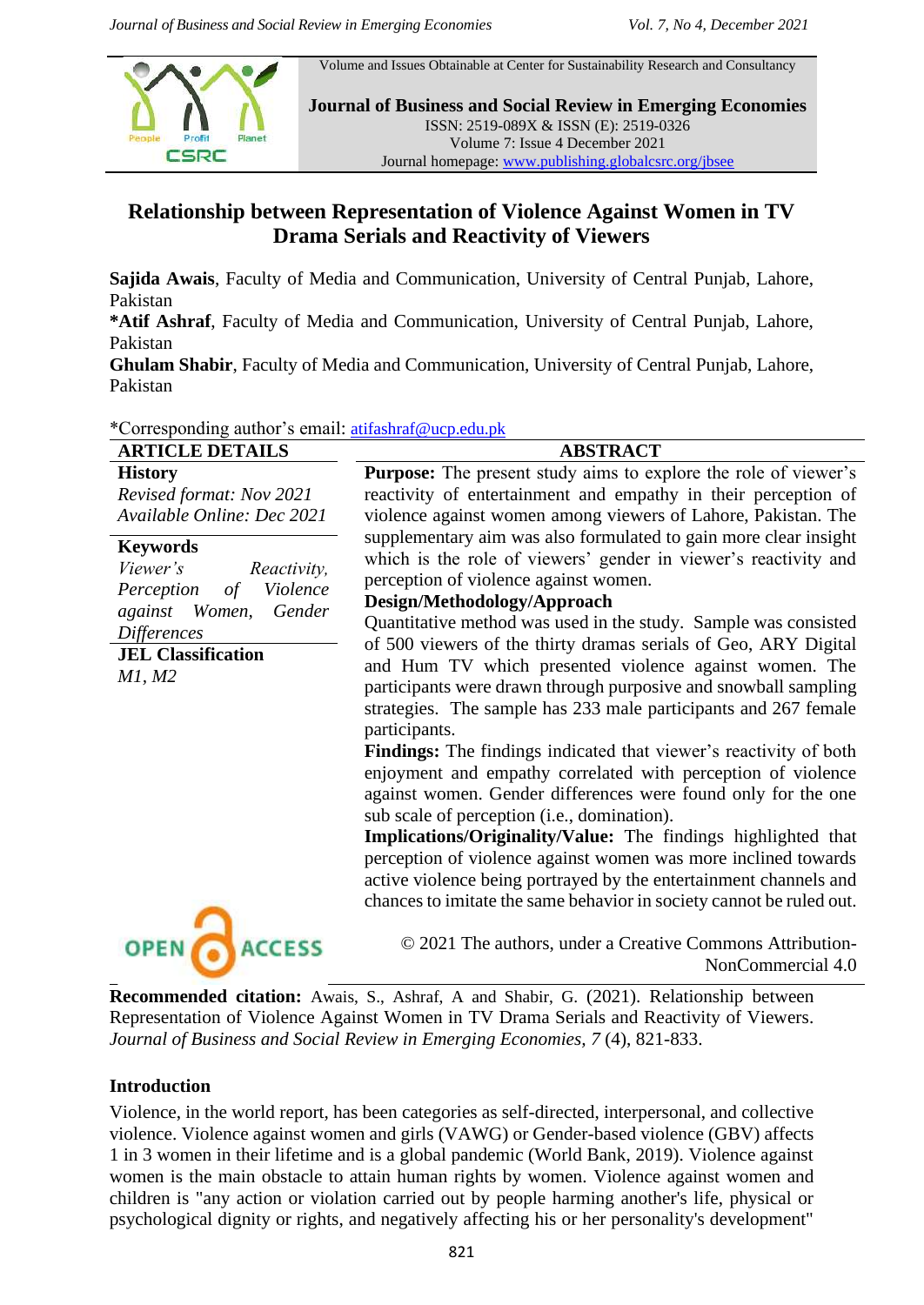(Council of Europe, 2001). Media can play a significant role in either perpetuating or challenging social norms and behaviors that condone violence against women. Over the past 40 years, there has been a drastic increase in television scenes that include acts of violence against women as fundamental subplots in television (Jamieson, & Romer, 2014). Violence in modern film and television is almost hard to escape; what was once seldom represented on television is now a prevalent plotline (Cuklanz, 2000; Lee, Hust, Zhang, & Zhang, 2011). Therefore, the present research aimed to examine the role of viewer's reactivity towards drama scenes presenting violence against women in their perception of violence against women in real life.

Violence against women is a continuing societal problem that impacts one in three women around the world. Factors associated with violence against women can be identified at different levels- individual, family, community, and social. In a recent report of WHO (2021) violence against women is a major health problem and violation of human rights of women. An estimated 30 % of women population worldwide experience intimate partner of non-partner violence. More precisely, about 27 % of them have been experiencing violence by intimate partner. Considering the importance of this problem, United Nations presented a resolution on the Eradication of Violence towards women (DEVAW) in 1993 and international day for the elimination of violence against women is celebrated on 25 November. However, violence against women still persist (Bloom, 2008).

Difference in socialization process of gender role, its stereotypes as well as the consequences of these stereotypes relate to the others as well as to the environment in term of their capacity. Environment taught the females to think about the emotions of other by putting themselves in other's shoe. On contrary, it taught the males to be expressive even about the expression of hostility and anger (Díaz-Aguado, 2003). These elements provided a baseline for the assembly of gender violence (Mahlstedt & Welsh, 2005; Murnen, Wright, & Kaluzny, 2002). Biologcally, both females and males were not predestined as victim or agressors and born without any biases. However, the stereotypes associated with their roles developed from cultural and environment which reinforce the stereotypical behavior related to gender role and thus legitimize gender violence (White, 2001) which is mostly occur in close relationships. Accordingly, it can be said that socialization is a crucial aspect to establish gender roles along with the formation of gender parity (Expósito & Moya, 2005; Pratto & Walker, 2004). Gender parity with the support of cultural values legalized the domination of the strong and subordination of the weak which is an important aspect of violence.

In the present age, almost every home of Pakistan has a television (Hafeez, Ahmed, Khan & Safdar , 2020) which is a source of entertainment. In some serials, there are progressive and gender-sensitive messages, and in most of them patriarchal values are reinforced and orthodoxy is denounced (Safdar & Khan, 2020) which may affect societal norms and values (Wear & Skillicorn, 2009). This increase in access to media, as well as, the prevalence of violence in media further intensifies the need for studies to address the representation of violence against women in the Pakistani media. International literature although existed on the representation of violence against women on TV, however, Pakistani literature falls short in this regard.

In Pakistan, approximately 70-90% of the women experience domestic violence (Human Rights Watch, 1999) which is a leading cause of violence against women worldwide. Domestic violence in Pakistan is taken as private matter and therefore not much attention is placed on it on policy making level (Fikree, & Bhatti, 1999). The reason of this discrimination is the established societal norms (Bettencourt, 2000) which lead to physical, psychological and emotional abuse (Human Rights Commission of Pakistan, 2000). Figures indicated that only in the year 2020 around 1000 girls and women have been killed on the name of honour in the country (Shah, July 28, 2021).Several steps were taken to overthrow the violence against women in Pakistan such as formation of policies and laws for differenct types of violence. For instance, [Women's Protection Bill,](http://www.dawn.com/news/1245591) the [Prevention of Anti-Women Practices Act,](https://pcsw.punjab.gov.pk/prevention_of_anti_women_practices) the [Domestic](http://www.af.org.pk/Important%20Courts%27%20judgement/Women%20protection%20against%20domestic%20violence%20bil%2013pages.pdf)  [Violence \(Prevention and Protection\) Act,](http://www.af.org.pk/Important%20Courts%27%20judgement/Women%20protection%20against%20domestic%20violence%20bil%2013pages.pdf) [Protection Against Harassment of Women at the](https://www.ssrn.com/abstract=2949467)  [Workplace Act,](https://www.ssrn.com/abstract=2949467) [Acid and Burn Crime Bill,](http://www.senate.gov.pk/uploads/documents/1527223731_946.pdf)as well as amendment in the criminal law (Offences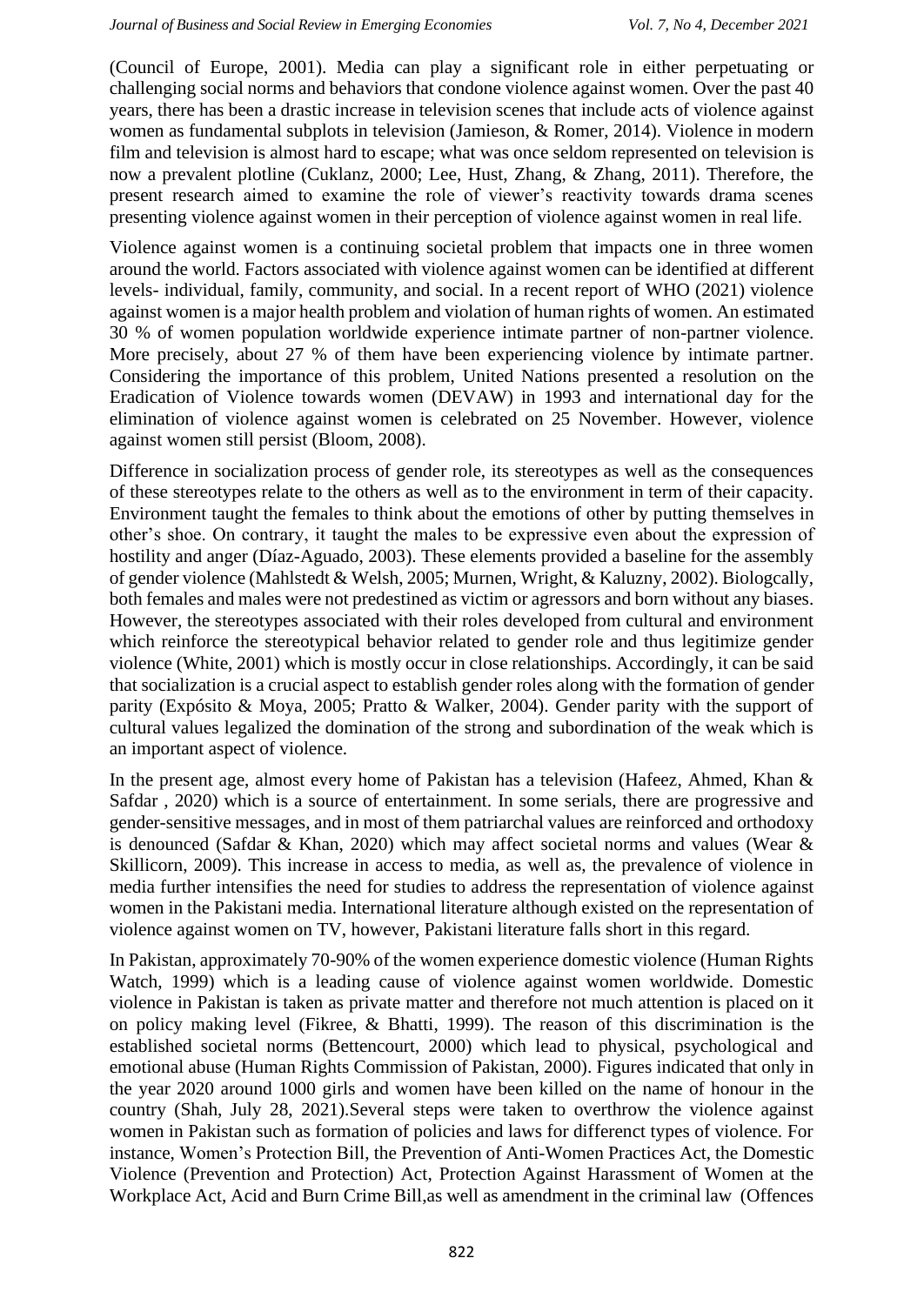in the name or pretext of Honour) Act of 2016. However, implementations of these acts and policies were not without challenges.

Most often men believe that wife is docile and submissive which are subjected to control, discipline, and violent punishment (Zakar, Zakar, & Kraemer, 2013). She deserves "stern warning" or "symbolic humiliation" to show disapproval or anger) if she refuses sex, shows negligence in the appropriate care of children, or if she is sexually unfaithful (Abraham, 2000; Ayyub, 2000; Fikree, Razzak & Durocher, 2005). However, women with higher educational levels than their husbands are less likely to suffer beating and intimidation (Jejeebhoy, 1998; Visaria, 1999).

Social perception of violence against women has been explored earlier by Expósito and Herrera (2009). This study was conducted to explore the social perception of people about gender violence by gathering gender profiles of women victims who faced abuse and the men perpetrator who performed violence against women by collecting data about both the individual and the social factors (self-esteem and power in relationship respectively) related to violence against women. Findings highlighted that perpetrator and victim both possess specific social profile related to both the individual and the social factors.

El Abani and Pourmehdi (2017) explored the perception of domestic violence against women among Libyan migrants. They found that Libyan migrants perceive threat to use violence, verbal abuse, physical/sexual violence and economic abuse all are the forms of domestic violence against women. Moreover, ninety five percent that husband's aggressive acts, shouting, pushing, punching and breaking things are the act of domestic violence against women. Another study related to domestic violence against women in European Union also found the similar results about perception of domestic violence against women. Around 78 % Europeans recognized domestic violence against women and this ratio was 74% in 2016. Moreover, 15 % of the respondents think that domestic violence is a private and family matter (Eurobarometer, 2016).

Many researchers have also considered the impact of media on women specifically. Through the content in media, women are taught to 'self-silence' and to place their partners' needs above their own (Margolis, 1998). Similarly, women who consume media with violence may not perceive acts of violence as criminal victimization, while they are more likely to do so if they if the perpetrators 'deprive victims of liberty, threaten their lives or physical integrity, or produce psychological harm' (Lievore, 2003). The impact of violence against women in media on a global scale is an arena of particular concern since there is clear research evidence that television has the potential to shape viewers' opinions and behaviors (Kahlor & Eastin, 2011). Moreover, Roshan and Parvez (2012) investigated the dramatized violence against women in PTV dramas on knowledge, attitude, and actual behavior. Data was collected from 532 students and analyzed through t-test and correlation. Gender differences were found and correlation between exposure of PTV dramas and youth knowledge of verbal violence as well as with youth attitude of verbal violence was also found.

#### **Problem Statement**

Pakistan ranked as the world's third last country from 156 of the ranked countries on gender parity (World economic forum, 2021). Women face a series of violent acts/threats ranging from crime, abduction, poor health care, honor killing, acid throwing, workplace harassment, and lower education. This present situation seems awful to Pakistani people. It is because of the societal norms that Pakistani society accepts that women face violence and discrimination on a daily basis (Bettencourt, 2000). In addition it has been found that film and television programs affect gender-stereotypes and attitudes toward violence (Flood & Pease, 2009; Huesmann & Kirwil, 2007). Media desensitize the magnitude of the problem (Strasburger & Wilson, 2002), and attitudes towards violence against women (Emmers-Sommer, Pauley, Hanzal, & Triplett, 2006; Lee, Lindsey, & Kim, 2017; Wright & Tokunaga, 2016). However, research focusing on opinion formation and perception as a reaction of mediated violence exposure are quite limited (Lievore, 2003). Moreover, such evident impacts of dramas on perception are scarce. One study explored the impact of PTV dramas on knowledge, attitude and actual behaviors (Roshan &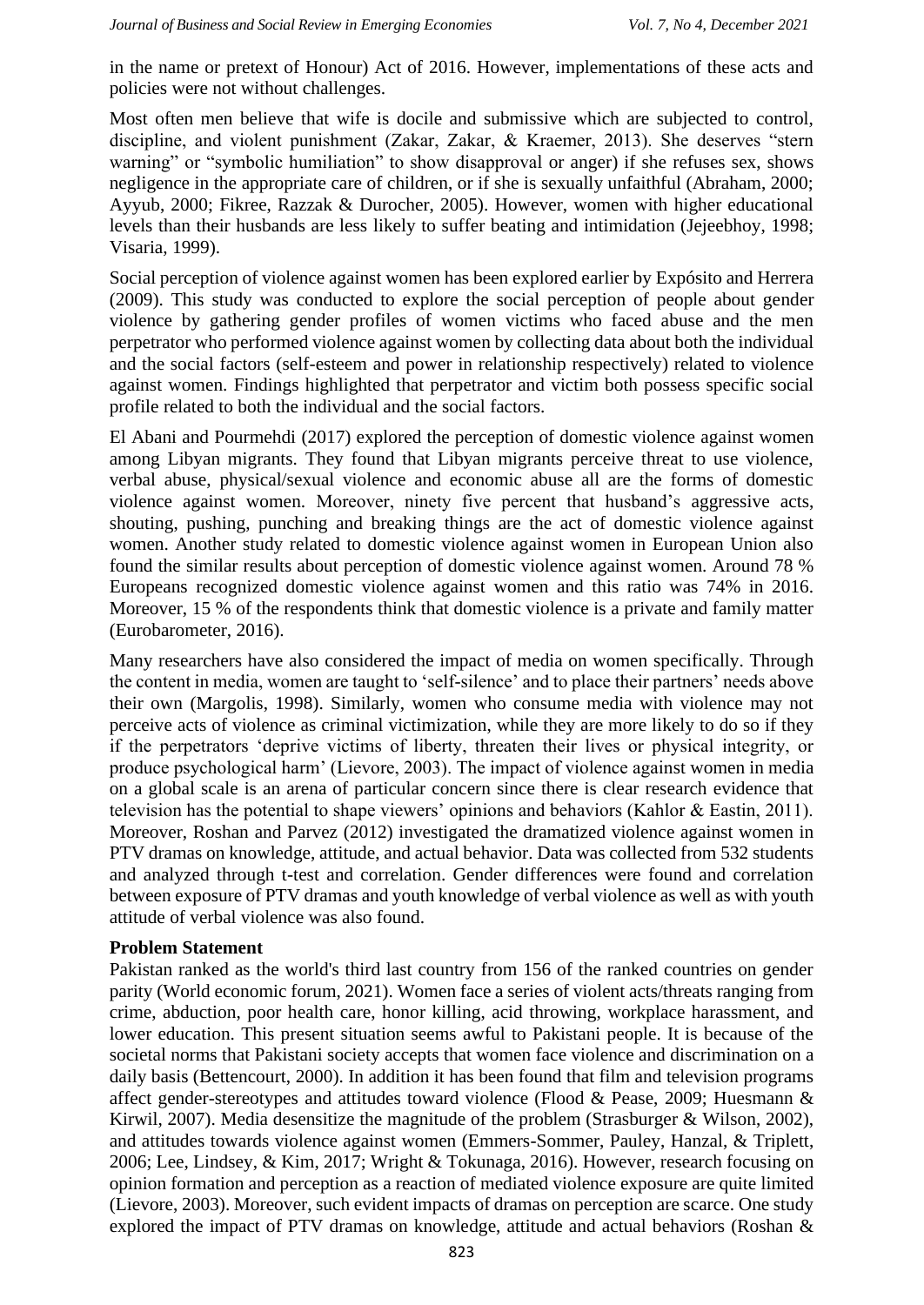Parvez, 2012).

## **Rationale**

Desensitization to violence is a growing problem of present time. A significant impact in the desensitization of women is that they become less likely to report violence and abuse by their partners as violent media teaches them that it is commonplace. This is especially prominent if the women are leading lives with traditional gender role attitudes as they are inhibited by stereotypical and narrow representations of violence in media that disable them from being able to recognize other types of violence that they are being subjected to (Harris, Firestone, & Vega, 2005). Pakistani society is a bearer of patriarchy, however, with regards to Pakistan; limited studies were conducted addressing the specific representations of violence against women in media and its impacts. With regards to Pakistan, limited studies are addressing the specific representations of violence against women in mass media. Moreover, the amount of Pakistani literature on the subject of perception of violence against women is not representative of the magnitude of the problem and perception of violence against women may influences the actual behavior towards violence against women as indicated by literature. Therefore, the present study aimed to explore the role of viewer's reactivity and perception on the subject of violence against women.

It is quite true that being a woman lead an individual to face discrimination, however there are certain other factors that may facilitate violence against women. These included sexual identity, environment, skin colour, nationality, ethnicity etc. (Igareda, 2013). Considering this fact, sexual identity (gender) was explored in the present research due to their important role in the perception of violence against women.

#### **Objectives of the Study**

The following objective was considered to better understand the underlying characteristics of violent against women.

To examine the relation of viewer's reactivity with perception of violence against women.

To examine the gender differences about the viewer's reactivity and perception of violence against women.

#### **Hypotheses**

Viewer's reactivity is likely to relate with perception of violence against women in real life situations.

Female participants are more likely to perceive violence against women as an act of violence than male participants.

#### **Method**

#### **Research Design**

A cross-sectional design was used to assess the association of viewer's reactivity and perception of violence against women among general population of Lahore, Pakistan.

#### **Sampling Technique**

Both purposive and snowball sampling strategy was used to collect data. Some participants were initially selected based on being the regular viewers of the selected thirty dramas form Geo, HUM TV, and ARY Digital that presented violence against women using purposive sampling strategy. Then further participants were approached using snowball of the initial sample. Snowball sampling was used because the selected participant may have some other family members and friends that were regular viewers of dramas.

#### **Sample**

For the present research, 500 viewers of the thirty dramas presenting violence against women were taken from Lahore, Pakistan. The participants having a mean age of 20.95 (*SD* = 3.57). Details of sample characteristics are presented in Table 1.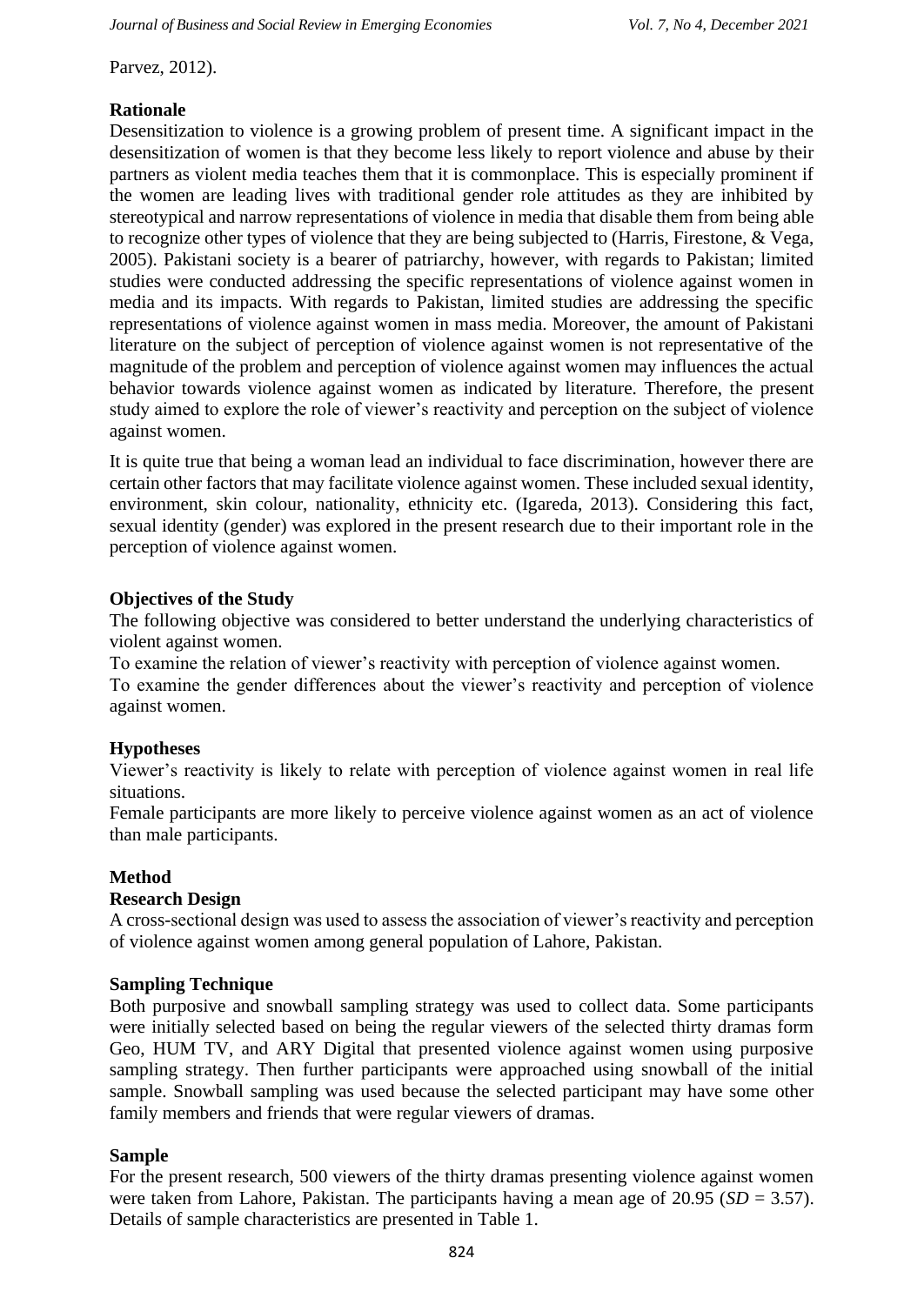| <b>Descriptive Statistics of Sample</b> |             |         |          |           |  |  |
|-----------------------------------------|-------------|---------|----------|-----------|--|--|
| Variable                                | $\cal N$    | $\%$    | $\cal M$ | $\cal SD$ |  |  |
| Age (in years)                          |             |         | 20.95    | 3.57      |  |  |
| No. of dramas watches                   |             |         | 9.47     | 0.66      |  |  |
| Gender                                  |             |         |          |           |  |  |
| Male                                    | 233         | 46.6    |          |           |  |  |
| Female                                  | 267         | 53.4    |          |           |  |  |
| Area                                    |             |         |          |           |  |  |
| Rural                                   | 251         | 50.2    |          |           |  |  |
| Urban                                   | 249         | 49.8    |          |           |  |  |
| Education                               |             |         |          |           |  |  |
| Matric                                  | $\mathbf 1$ | $0.2\,$ |          |           |  |  |
| Intermediate                            | 249         | 49.8    |          |           |  |  |
| Graduation                              | 146         | 29.2    |          |           |  |  |
| Post-graduation                         | 94          | 18.8    |          |           |  |  |
| Any other                               | $10\,$      | $2.0\,$ |          |           |  |  |

| Table 1                                 |  |
|-----------------------------------------|--|
| <b>Descriptive Statistics of Sample</b> |  |

The table showed that most of the participants were females which constitute 53.4 % while the remaining 46.6 % were male participants. An almost equal number of participants belong to rural (50.2%) and urban areas (49.8%) of Lahore. Most of the respondents having an intermediate degree ( $n = 249$ ), followed by a graduation degree ( $n = 146$ ), post-graduation ( $n =$ 94), any other degree (for instance MBBS  $n = 10$ ) while only one of them reported matriculation. Participants watched on an average 9 drama series among the 30 selected dramas.

#### **Instruments**

#### **Demographic Sheet**

The demographic sheet included information about the gender of the participants, their age, education, family income, and residential area to analyze few of them in the main analyses. For instance, gender of the participants was analyzed to see the possible gender differences.

#### **Viewers' Reactivity**

The reactivity of viewers to violent media segments was assessed based on (Fanti et al., 2009) which was adopted for the present research. The participants will complete four items on how ''normal" they found the different violent scenes and four questions to measure their empathic responses with the victim of violence indicating the scenes as an act of violence. These items were initially adapted by Fanti et al. (2009) from the Film Evaluation Instrument and Victim Evaluation Instruments respectively (Linz, Donnerstein, & Penrod, 1984), and were further adopted for the present study. The items tapped two of the subscales; enjoyment (considered as normal practice) and empathy (considered as an act of violence). Participants rated their responses using a scale ranging from 0 (strongly disagree) to 4 (strongly agree). Overall mean scores on four respective items of two subscales were computed and can be utilized further.

# **Perception of violence against women**

Perception of participants about violence against women was measured using the Perceived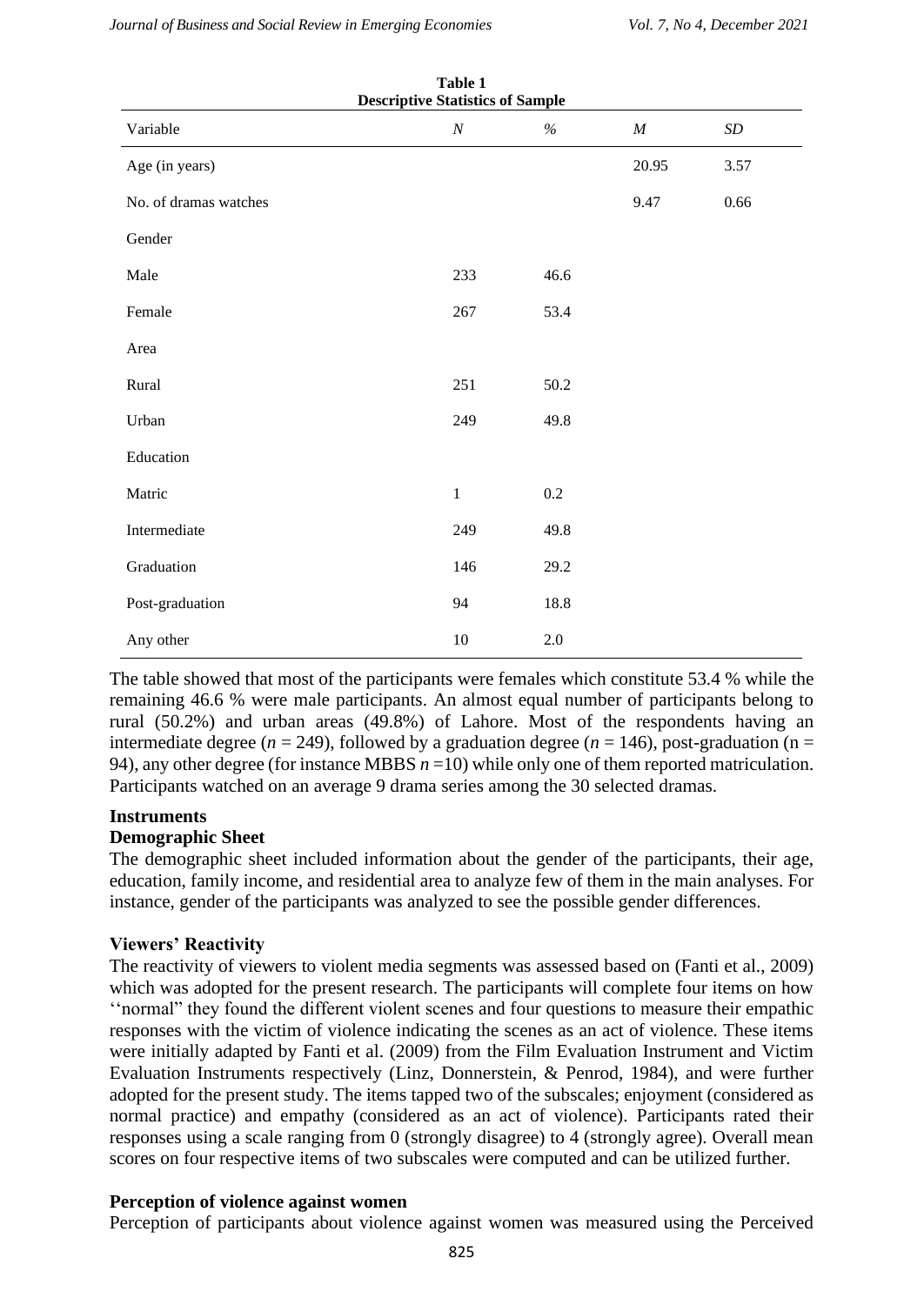Gender Violence scale (VGP; Spanish acronym) which is a modified version of the VEG scale (Cantera, Estébanez & Vázquez, 2009; Estébanez & Vázquez, 2010). This scale measures' perception of gender-based violence in real life and can be used for the perception of violence against men or women. This was a 47 items measure assessing ten subscales related to violence. In the present study, the adapted scale consisted of 20 items that tap six aspects of verbal violence. The aspects are as follows; control, discrediting, affective indifference, emotional manipulation, threat, and domination. Furthermore, three items related to physical violence were formulated and added for present research.

## **Procedure**

Formal permission from authors of instruments was taken to use them for research as well as to translate them for local viewers. The translation was carried out using Mappi guidelines (Mapi Research Institute, 2002). The scales were adapted considering the cultural context of Pakistan and the items related to physical and verbal violence only. The items of sexual violence were excluded due to difficulty to gather this information from the general population. Then, piloting of the protocol was done to identify any issue in the measure's comprehension and to analyze psychometric properties. The piloting of protocol indicated that the font size of the protocol was relatively small and was changed to improve readability in the main study. Instruments were administered in a face-to-face manner. Consent for participation was taken and participants were also informed about confidentiality and the anonymity of data as well as about the objectives of the present study. Moreover, they were guided about their right to withdraw at any point they felt uncomfortable. If participants ask for an interpretation of any items on the surveys, administrators were instructed to respond, "Please use your best interpretation to answer all the items." However, clarifications may be made about the demographic information, if requested. For the less educated participants, the researchers administered the scales by asking them all of the questions. SPSS software version 23.00 was used to analyze the data.

#### **Results**

Before conducting the main analyses, descriptive and reliability analyses were computed to assess the mean, standard deviance, minimum, maximum and internal consistencies of the sub scales. Moreover, skewness and kurtosis were assessed to analyze the normality of distribution. Table 2 presented an overview of minimum, maximum, mean, standard deviation, Cronbach alpha reliabilities, skewness, and kurtosis of viewer's reactivity and perception of violence against women.

| кспарниз, ана готнанну от уконст з ксаситну ана гетерион от уюкисе аданзе монен (гу |                  |          |         |         |      |      |      |      |
|-------------------------------------------------------------------------------------|------------------|----------|---------|---------|------|------|------|------|
| Variables                                                                           | $\boldsymbol{k}$ | $\alpha$ | Skew    | Kur     | Min  | Max  | M    | SD   |
| Viewer's reactivity                                                                 |                  |          |         |         |      |      |      |      |
| Entertainment                                                                       | $\overline{4}$   | 0.77     | 0.67    | $-0.21$ | 0.00 | 4.00 | 1.26 | 1.01 |
| Empathy                                                                             | $\overline{4}$   | 0.80     | $-0.46$ | $-0.54$ | 0.00 | 4.00 | 2.60 | 1.07 |
| Perception of Violence against Women                                                |                  |          |         |         |      |      |      |      |
| Control                                                                             | 3                | 0.71     | 0.55    | $-0.32$ | 0.00 | 4.00 | 1.83 | 1.07 |
| Discrediting                                                                        | 5                | 0.77     | $-0.84$ | $-0.37$ | 0.60 | 4.00 | 2.98 | 0.95 |
| Affective indifference                                                              | 3                | 0.77     | $-1.04$ | 0.03    | 0.00 | 4.00 | 2.98 | 1.12 |
| <b>Threats</b>                                                                      | $\overline{4}$   | 0.70     | $-1.03$ | 0.66    | 0.00 | 4.00 | 2.98 | 0.96 |
| Emotional manipulation                                                              | $\overline{2}$   | 0.80     | $-0.82$ | $-0.57$ | 0.00 | 4.00 | 2.90 | 1.29 |

**Table 2 Reliability, and Normality of Viewer's Reactivity and Perception of Violence against women (N = 500)**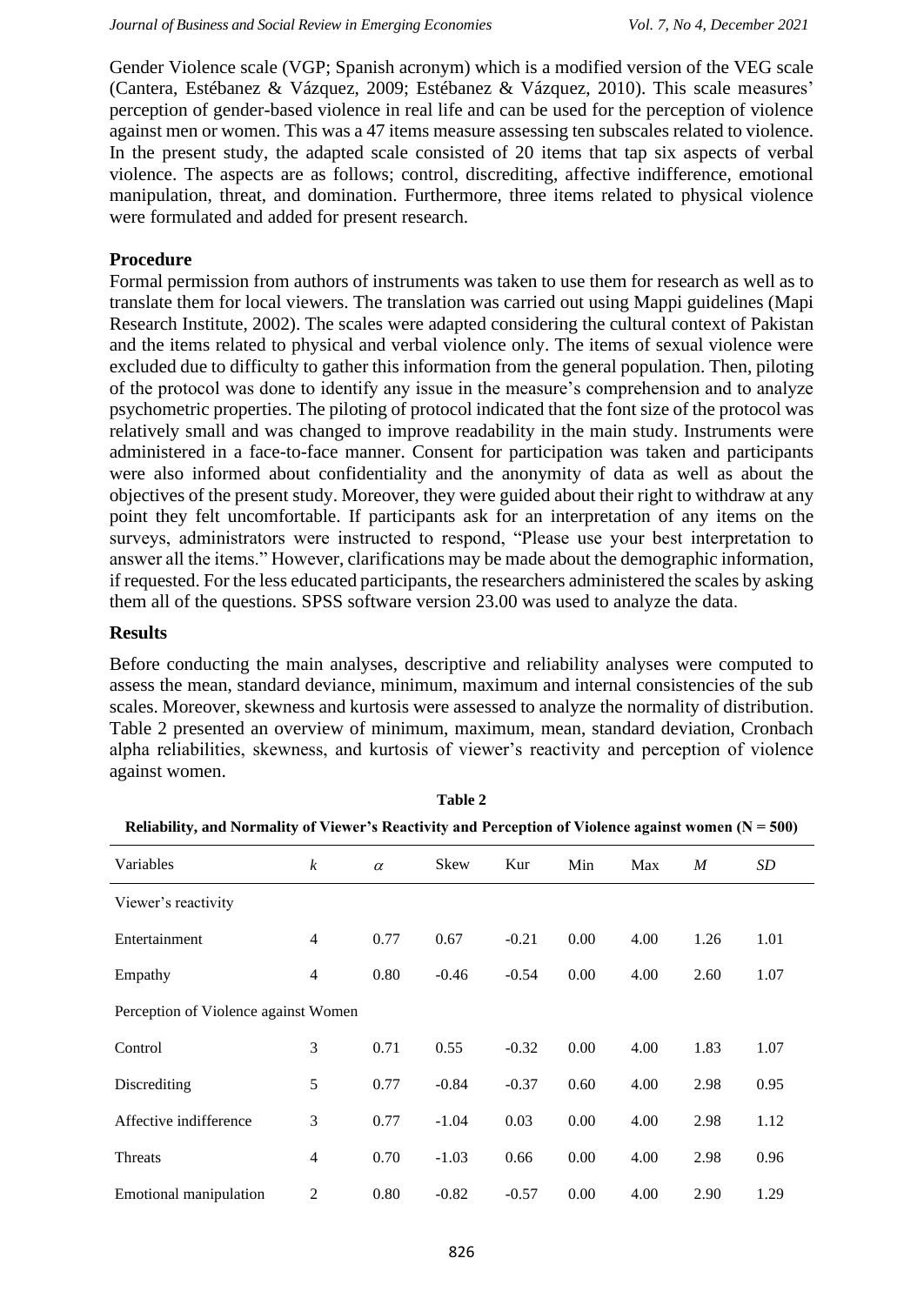| Journal of Business and Social Review in Emerging Economies |               |      |         |         |      |      |      | <i>Vol. 7, No 4, December 2021</i> |
|-------------------------------------------------------------|---------------|------|---------|---------|------|------|------|------------------------------------|
| Domination                                                  |               | 0.87 | $-0.94$ | $-0.47$ | 0.00 | 4.00 | 2.96 | 1.31                               |
| Physical violence                                           | $\mathcal{R}$ | 0.85 | $-1.09$ | $-0.02$ | 0.00 | 4.00 | 3.07 |                                    |

Table 2 showed that the sub scales have minimally two items and maximally five items. Further, it showed that internal consistencies of all the sub-scales were good to average as it ranged between  $\alpha$  = .70 (threats) to  $\alpha$  = .87 (domination). Furthermore, skewness and kurtosis indicated normality of the data as all the values of skewness ranged between -1.09 to 0.67 while kurtosis ranged between -0.54 to 0.66. Table further showed that the scores of all the sub scales ranged from 0 to 4 similar to the original rating anchors of the sub scales (except for the minimum value of discrediting). The mean scores of all of the subscales were above the midpoint of the ratings (i.e., 2.5) except entertainment and control.

After these preliminary analyses, Pearson product moment correlation was run to assess the association of viewer's reactivity with the perception of violence against women in real life. Table 3 presented the overview of the relationship between the sub scales of viewer's reactivity and the perception of violence against women.

| Variables                 | 2       | $\mathfrak{Z}$  | $\overline{4}$ | 5        | 6        | 7        | 8        | 9        |
|---------------------------|---------|-----------------|----------------|----------|----------|----------|----------|----------|
| 1. Entertainment          | $.12**$ | $-.20***$       | $-14**$        | $-19***$ | $-.11*$  | $-.02$   | .08      | $-.01$   |
| 2. Empathy                |         | $-.01$          | $.16***$       | .06      | $.32***$ | $.33***$ | $.26***$ | $.20***$ |
| 3. Control                |         | $\qquad \qquad$ | $.45***$       | $.50***$ | $.40***$ | $25***$  | $.14**$  | $.22***$ |
| 4. Discrediting           |         |                 |                | $.82***$ | $.65***$ | $.57***$ | $.31***$ | $.41***$ |
| 5. Affective indifference |         |                 |                |          | $.62***$ | $.52***$ | $.24***$ | $.38***$ |
| 6. Threats                |         |                 |                |          |          | $.72***$ | $.49***$ | $.62***$ |
| 7. Emotional manipulation |         |                 |                |          |          |          | $.48***$ | $.51***$ |
| 8. Domination             |         |                 |                |          |          |          |          | $.62***$ |
| 9. Physical violence      |         |                 |                |          |          |          |          |          |

**Table 3 Pearson Product Moment Correlations of the Study Variables**

*Note. N* **= 500. \****p* **< .05. \*\****p* **< .01. \*\*\****p* **< .001.**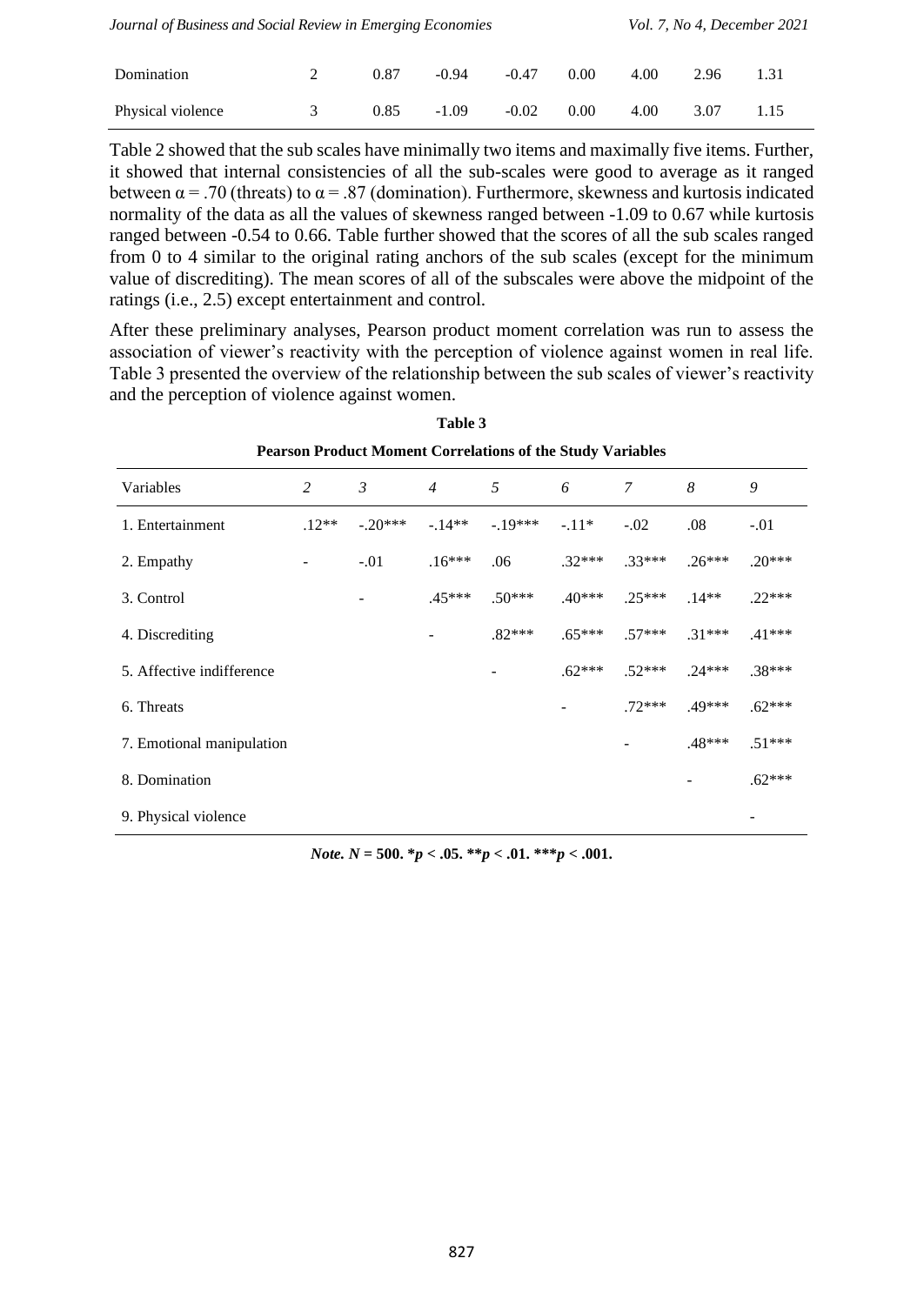Table showed that viewer's reactivity of entertainment correlated negatively to their perception of control, discrediting, affective indifference, and threats. The second subscale of viewer's reactivity i.e., empathy positively correlated with discrediting, threat, emotional manipulation, domination, physical violence, and personal involvement. Subscales of viewer's reactivity and perception of violence against women correlated with one another. So, the first hypothesis was accepted.

Furthermore, t-test was computed to identify the gender differences on the viewer's reactivity towards drama scenes presenting violence against women and perception of violence against women. Table 4 provided an overview of the independent sample t-test for gender difference on the study variables.

| Independent Sample t-test for Gender difference in Study Variables $(N = 500)$ |                  |      |                  |                   |          |     |        |     |
|--------------------------------------------------------------------------------|------------------|------|------------------|-------------------|----------|-----|--------|-----|
|                                                                                | Men $(n = 233)$  |      |                  | Women $(n = 267)$ |          |     |        |     |
| Variables                                                                      | $\boldsymbol{M}$ | SD   | $\boldsymbol{M}$ | SD                | t(498) p |     | LL     | UL  |
| Entertainment                                                                  | 1.34             | 1.04 | 1.18             | 0.97              | 1.70     | .09 | $-.02$ | .33 |
| Empathy                                                                        | 2.60             | 1.08 | 2.60             | 1.06              | 0.06     | .95 | $-.18$ | .19 |
| Control                                                                        | 1.88             | 1.08 | 1.78             | 1.06              | 0.96     | .34 | $-.10$ | .28 |
| Discrediting                                                                   | 2.91             | 1.00 | 3.04             | 0.91              | $-1.49$  | .14 | $-.30$ | .04 |
| Affective indifference                                                         | 2.92             | 1.15 | 3.04             | 1.10              | $-1.19$  | .23 | $-.32$ | .08 |
| <b>Threats</b>                                                                 | 2.96             | 0.96 | 2.99             | 0.96              | $-0.36$  | .72 | $-.20$ | .14 |
| Emotional manipulation                                                         | 2.87             | 1.28 | 2.92             | 1.30              | $-0.42$  | .68 | $-.28$ | .18 |
| Domination                                                                     | 3.09             | 1.23 | 2.84             | 1.37              | 2.16     | .03 | .02    | .48 |
| Physical violence                                                              | 3.09             | 1.14 | 3.05             | 1.16              | 0.44     | .66 | $-.16$ | .25 |

| Table 4                                                                        |  |
|--------------------------------------------------------------------------------|--|
| Independent Sample t-test for Gender difference in Study Variables $(N = 500)$ |  |

Table 4 presented the findings of independent sample for gender of the participants on viewer's reactivity and perception of violence against women. The analysis indicated that although both of the groups reported on different sub dimensions of perception of violence against women higher than the average score (except for entertainment and control). However, the gender differences were significant for only on the sub dimensions of perception which is the domination. The findings indicated that women perceive domination as an act of violence more than men.

#### **Discussion**

The primary aim of the present study was to explore the role of viewer's reactivity in the perception of violence against women among viewers of Lahore. The study collected data from 500 viewers of the selected 30 dramas which presented violence against women. However, a secondary aim was to identify the impact of gender on viewer's reactivity and perception of violence against women. Overall, the findings indicated that the viewer's reactivity is associated with their perception of violence against women in real life situations. However, no differences were found on the basis of gender on reactivity and perception of violence against women (except for a subscale of perception; domination). The detailed interpretation of the findings is presented below.

Descriptive statistics of instruments indicated that the mean score viewer's reactivity of empathy and perceived violence against women (except control) were above scale midpoint. This indicated that viewer feel empathetic for the female victim of violence in the dramas and may perceive violence against women in the real life as an act of violence. These findings indicated that general population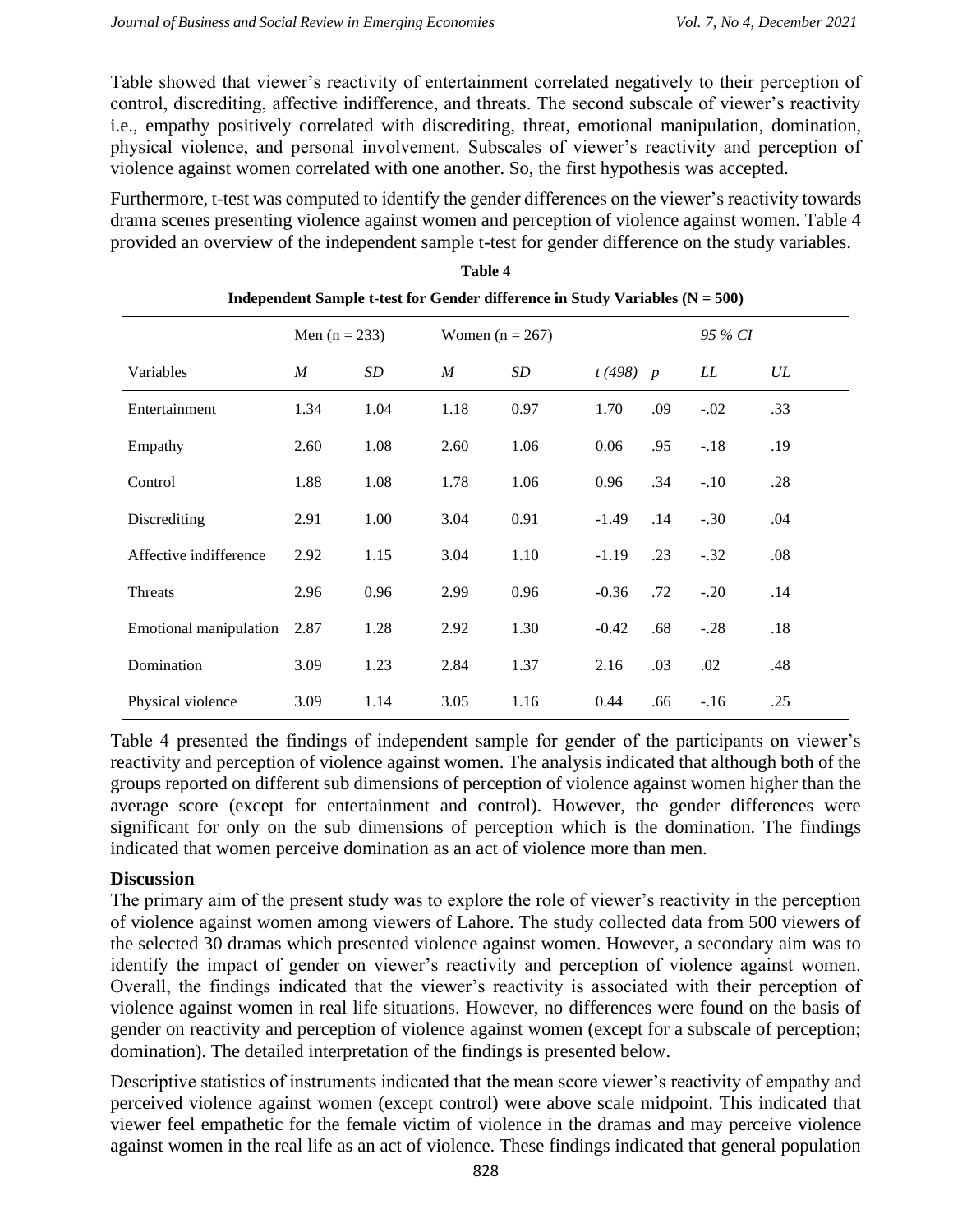is aware of the impact of violence against women on their individual as well as on their collective life. Similar findings were observed in a study by El Abani and Pourmehdi (2017) who explored the perception of violence against women among Libyan migrants specifically considering domestic violence. They found that ninety five percent that husband's aggressive acts, shouting, pushing etc. are the act of domestic violence against women. This perception about occurrence of violence against women is not solely an agenda and issue of collectivistic culture. However, a study of European Union also found the similar results about perception of domestic violence against women (Eurobarometer, 2016).

However, the gender parity index (World Economic Forum, 2021) indicated reverse. The reason might be that most often violence that women experience in Pakistan is domestic violence which is considered as a private matter and families may handle such issues within them. Most often the parents of daughters desires to resolve the issue and may bring back their daughter to her husband's house only on few words of apology. The main aim of them is to continue the marital bounding resultantly; she may live in such injurious environment for all her life. Important and stronger mechanisms of social control in such situations emerged at that time are the family honour and shame. These may create hindrance in the identification as well as reporting of such violence acts.

Violence against women strongly influenced from the underlying cultural beliefs and the differences in power and control exercised by men; claim of psychosocial theories (Expósito & Moya, 2005). Around the globe, irrespective to culture and society, the most primary cause of female subordination is patriarchy (Walby, 1990). According to Korac (2018), the patriarchal buildings of the states inherently promote despotic gender systems by constructing the gender role of men as "protectors", and "heroic".

In a similar manner, research found that the perpetrator had specific abilities or supporting mechanisms that aid him for violence against women. An earlier study found of Expósito and Herrera (2009) found that people perceive male perpetrators as hyper masculine than the other male. Hyper masculinity means the perpetrators have feminine features and greater self-esteem. Moreover, greater physical and psychological strengths; control of economy, decision-taking and social resources; as well as fewer social obligations and sexist ideology are the other factors associated with violence against women (Herrera, 2005).

Furthermore, the present findings (of hypothesis 1) established the association of viewer's reactivity and perception of violence against women. The Present age is the age of the media and the present findings can be interpreted as the influence of media. As, the research across the globe highlighted that media influences the perception, attitude, and behaviors of the people (Emmers-Sommer et al., 2006; Fanti et al., 2009; Huesmann & Kirwil, 2007; Kahlor & Eastin, 2011; Lee et al., 2017; Lievore, 2003; Wright & Tokunaga, 2016). More specifically, Easteal, Holland, and Judd (2015) investigated the power of the media to transform public opinion about violence against women. They concluded that the media frames violence that could impede and delay feminist aims of protecting women from violence and improving access to justice. Exposure to the scenes of violence affects actual violence by developing and reinforcing social attitudes that match such behavior (Kahlor & Eastin, 2011). The findings were also supported by an indigenous study of Roshan and Pervaz (2012) who found the association of exposure of PTV dramas with youth knowledge and attitude of verbal violence. Another study found that around 50 % knowledge of university students related to violence-based situations comes through media (TV, radio and press; Osuna-Rodríguez , Rodríguez-Osuna , Dios , &Amor, 2020).

Analysis of gender for the reactivity and perception of violence against women indicated that both group rated higher on the subscales (exception for entertainment and control). However, the differences were found only for the domination subscale on which female perceive violence against women as an act of violence more than men. The findings can be interpreted in the cultural context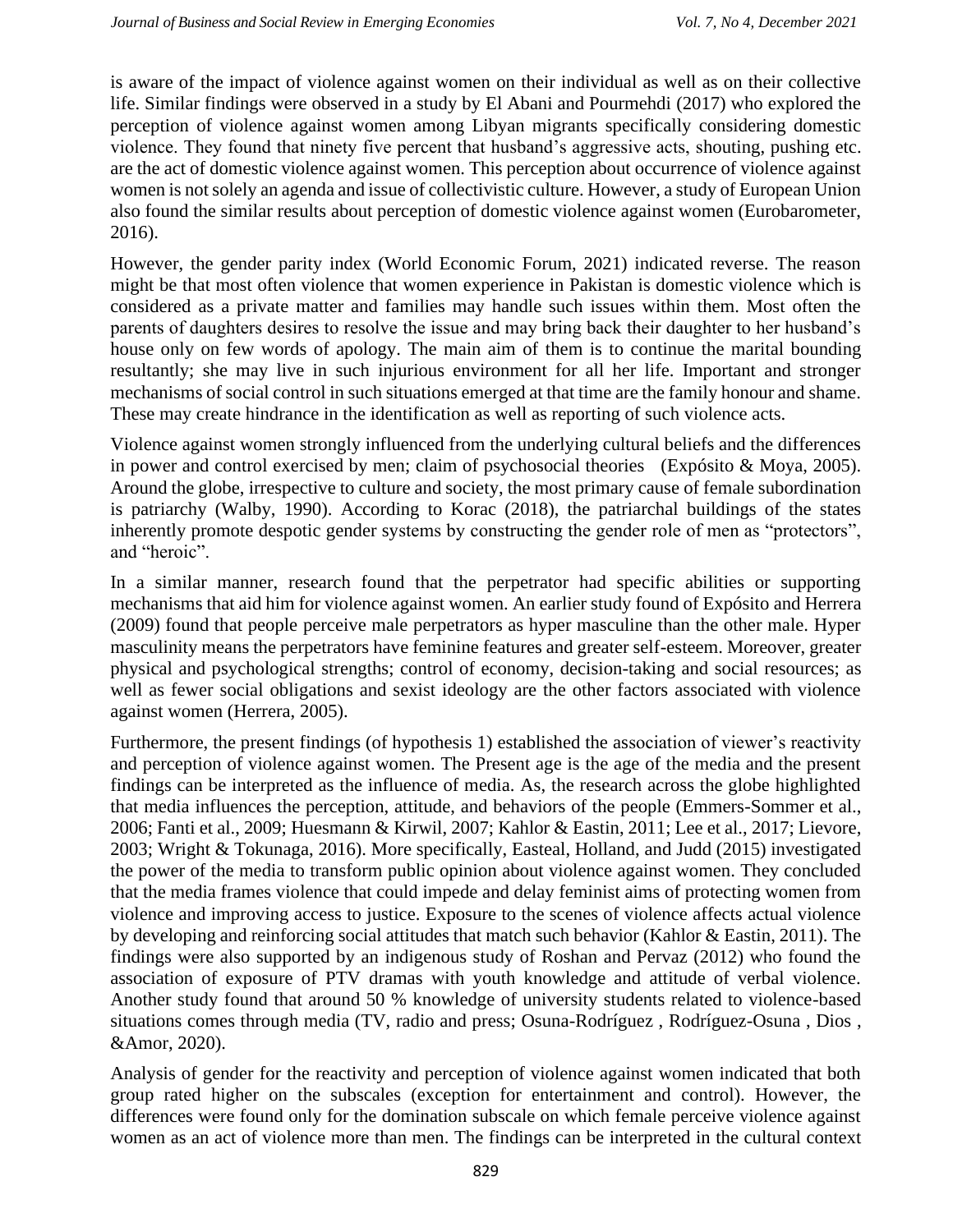of Pakistan where all the main decision of family are under the control of male and the female have a subordinate role in this regard. The Aurat march and gender equality campaigns in Pakistan mainly focused to overthrow the suppression of female by male. The non-significant differences are important with regards to the viewers that may not differ on their reactivity and perception, however, the differences may be found among the general population.

Literature also guided that the inequality between men and women is actually based upon the perceptual supremacy of one gender over the other gender which evident the power game. The model of Pratto and Walker (2004) known as "The bases of gendered power" explained the power as a primary aspect of relationship between men and women. This power is built upon four essential pillars namely; strength/threat, resource's control, social obligations, and ideology. More precisely, men have greater physical strengths due to their masculinity. Access to resources including the basic one differs with respect to gender (e.g., wage of an employee). The women have to perform the role of obligation, and care about others, thus, limiting their prospects to gain power. Lastly, the belief system or ideology in the culture explained the difference of power with respect to gender.

#### **Conclusion**

Overall, the results point towards viewer's reactivity of empathy and perception of violence against women as an act of violence as opposed to normal practice. This means that the viewers of Lahore have the viewed that violence against women is the root cause of many other issues in the society. Moreover, the results also concluded that among the different dimensions of reactivity and perception of violence against women, women perceive domination of men as an act of violence and considered it as a punishable act. Cultural of Pakistan supports the power and domination of male and subordination of female in this regards. This aspect is also heighted by global gender gap report. Certainly, the society that desires to be representative and democratic must admire and promote human rights (Amorós, 2008) and consequently give no room to violence/ discrimination/ aggression against women due to their gender. Therefore, keeping in view the present findings and existing literature, the sources of socializations such as the content of media must be closely assessed and presented to impact positively in society at large.

#### **Strengths and Limitations**

The study is first of its kind to measure reactivity of viewer with respect to their perception of violence against women. It has few limitations that are presented here along with a suggestion for future research. The sample was taken only from Lahore, so, the findings cannot be generalized for all of the Pakistani population. The role of reactivity of viewers in their perception of violence against women was explored using cross-sectional design which limits the causation inferences; therefore, in future experimental design can be used to infer causation. Lastly, although present research explored the relation of viewer' reactivity and perception of violence against women, however, it is also important tosee the behavioral changes of viewers.

#### **Implications**

Violence against women is a common issue of both developed and developing countries and women of all socio-economic backgrounds may affect by this violence. Therefore, there is a dire need to consider this issue from the micro-level of the family to the macro-level of the global world. Chomsky (2002) mentioned in *his book* that governments spend billions of dollars every year just to control the public minds. The study implicates that government should invest in media to change the perception of violence against women thus may control the incidents of violence against women in real life. Moreover, a community-based, multi-pronged approach and sustained engagement with multiple stakeholders should be done to decrease violence against women. The most effective initiatives address underlying risk factors for violence, including social norms regarding gender roles and the acceptability of violence.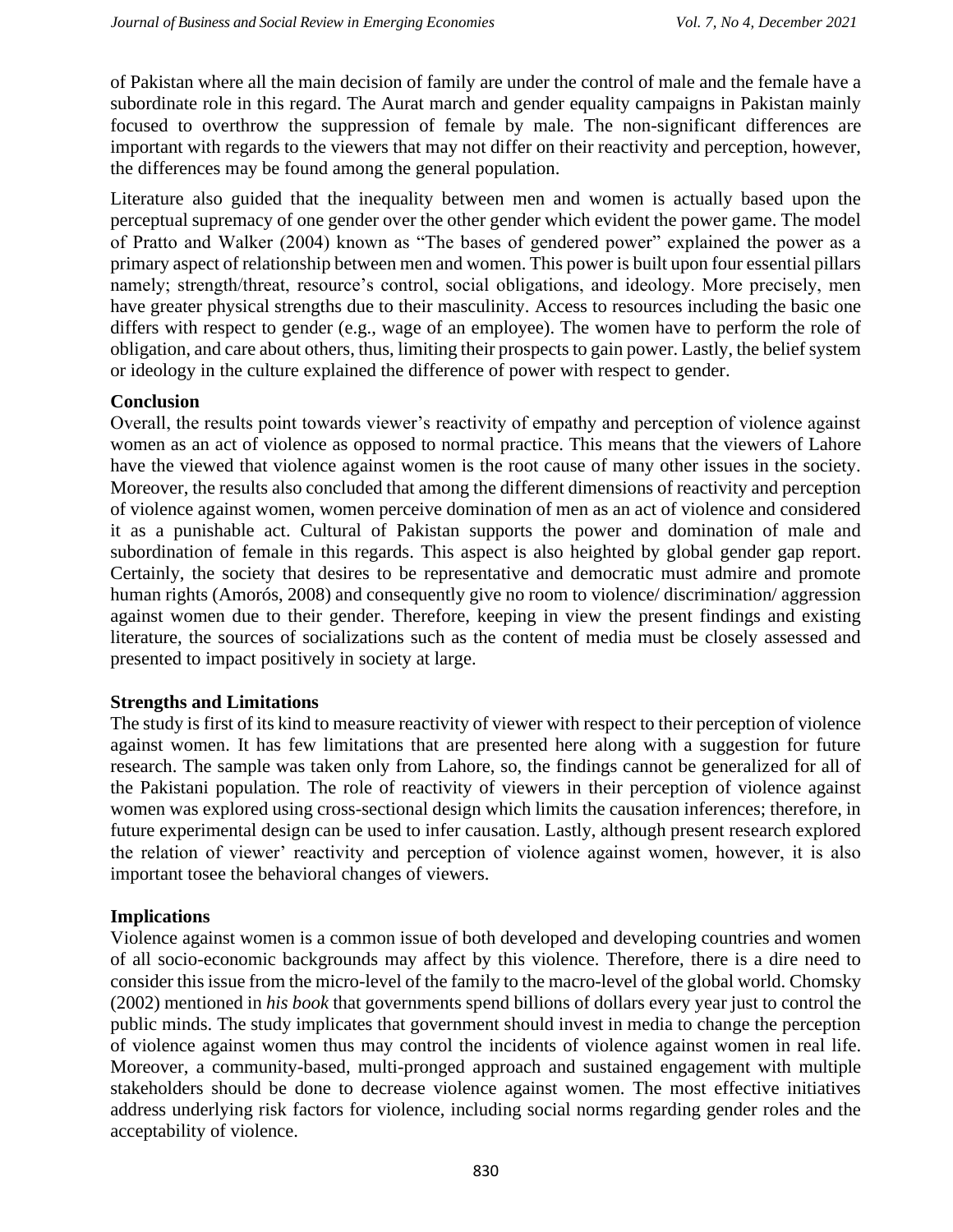The findings highlighted that perception of violence against women as an act of violence. So, it may be improved furthermore to change these act of violence in real life situations. In line with the social learning theory of Bandura narrates that acceptance and action of violence both are conditioned through learning. As per the social cognitive theory, the environment has a strong influence on personal attitude and behavior (Bandura, 2002, 2004), similar is found in the present study for reactivity of viewers and their perception. This implicate that the perceptions can be modified and shaped through the appropriate use of media as individuals may even imitate the behaviors of the characters they see on the television. They are likely to emulate certain characters who are praised for their behaviors (Lee et al., 2011).

#### **References**

Abraham, M. (2000). Speaking the unspeakable. New Brunswick, NJ: Rutgers University Press.

- Amorós, C. (2008). Women and Imaginary of Globalization; Homo Sapiens Ediciones: Sarmiento, Argentina.
- Ayyub, R. (2000). Domestic violence in the South Asian Muslim immigrant population in the United States. Journal of Social Distress and Homeless, 9, 237-248.
- Bandura, A. (2002). Social cognitive theory in cultural context. Applied psychology, 51(2), 269-290.
- Bandura, A. (2004). Health promotion by social cognitive means. Health education & behavior,  $31(2)$ , 143-164.
- Bettencourt A. (2000). Violence against women in Pakistan. Human Rights Advocacy Clinic; Litigation Report Spring 2000. Retrieved from www.du.edu/intl/humanrights/violencepkstn.pdf
- Bloom, S. S. (2008). Violence against women and girls: A compendium of monitoring and evaluation indicators. MEASURE Evaluation, Carolina Population Center.
- Díaz-Aguado, M .J. (2003). Adolescencia, sexismo y violencia de género. Papeles del Psicólogo, 84, 35-44.
- Cantera, I., Estébanez, I., i Vázquez, N. (2009): Violencia contra las mujeres jóvenes: la violencia psicológica en las relaciones de noviazgo. Bilbao: Servicio de Mujer del Módulo Psicosocial de Deusto-San Ignacio, Emakunde. Recuperat de http:// minoviomecontrola.com/ianireestebanez/ Resumen-violencia-contra- mujeres-jovenes-noviazgo.pdf
- Chomsky, N. (2002). Media control: The spectacular achievements of propaganda (Vol. 7). Seven Stories Press.
- Council of Europe. (2011). Council of Europe Convention on preventing and combating violence against women and domestic violence. Retrieved on November 22, 2014 from http://conventions.coe.int/Treaty/EN/Reports/Html/210.htm
- Cuklanz, L. M. (2000). Rape on prime time: Television, masculinity, and sexual violence. Philadelphia, PA: University of Pennsylvania Press.
- Easteal, P., Holland, K., & Judd, K. (2015, January). Enduring themes and silences in media portrayals of violence against women. In Women's Studies International Forum (Vol. 48, pp. 103-113). Pergamon.
- El Abani, S., & Pourmehdi, M. (2017). Perception of Domestic Violence against Women amongst Libyan Migrants in Manchester. Journal of Sociology and Social Work, 5(2), 128-138.
- Emmers-Sommer, T. M., Pauley, P., Hanzal, A., & Triplett, L. (2006). Love, suspense, sex, and violence: Men's and women's film predilections, exposure to sexually violent media, and their relationship to rape myth acceptance. Sex Roles, 55(5-6), 311-320.
- Estébanez, I., & Vázquez, N. (2010). Diagnóstico de la percepción y opiniones sobre la violencia sexista de la juventud de los municipios de Ondarroa y Markina-Xemein. Bilbao: Sortzen Consultoría. Recuperado de http://bit. ly/2ko9jfc.

Eurobarometer (2016).Gender based violence. Retrieved from

http://www.google.co.uk/url?sa=t&rct=j&q=&esrc=s&source=web&cd=2&ved=0ahUKEwjZtKmU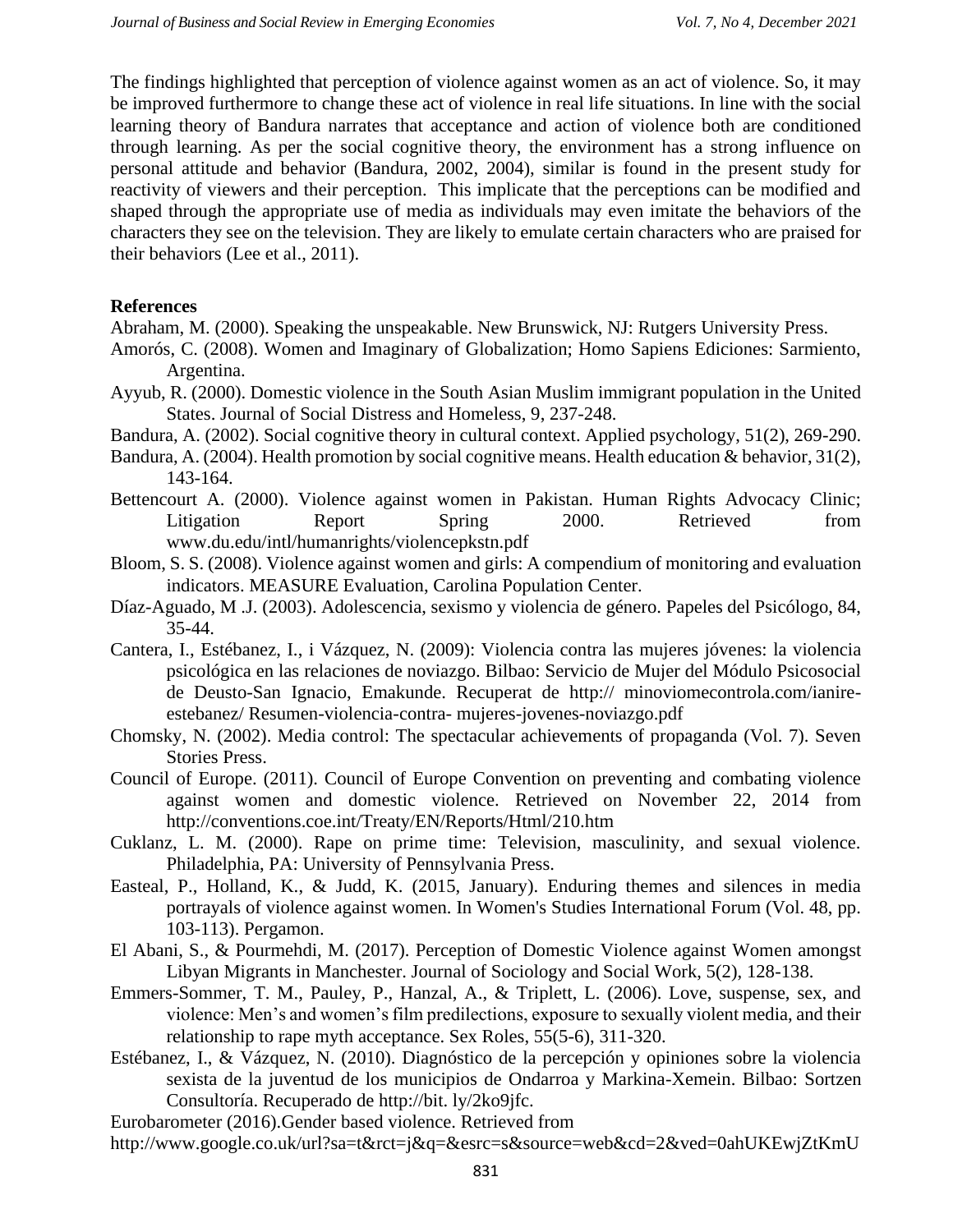7vjQAhVBllQKHbOmDV0QFggnMAE&url=http%3A%2F%2Fec.europa.eu%2FCOMMFr ontOffice%2Fpublicopinion%2Findex.cfm%2FResultDoc%2Fdownload%2FDocumentKy %2F75837&usg=AFQjCNFFLb\_FaVPfugVk\_A8RQWZGkSprRQ. [Accessed 16 December 2016].

- Expósito, F., & Moya, M. (2005). Violencia de género. In F. Expósito, & M. Moya (Eds.), Aplicando la psicología social (pp. 201-227). Madrid: Pirámide
- Exposito, F., & Herrera, I. (2009). Social perception of violence against women: individual and psychosocial characteristics of victims and abusers. European journal of psychology applied to legal context, 1(1), 123-145.
- Fanti, K. A., Vanman, E., Henrich, C. C., & Avraamides, M. N. (2009). Desensitization to media violence over a short period of time. Aggressive Behavior: Official Journal of the International Society for Research on Aggression, 35(2), 179-187.
- Fikree, F.F., Bhatti, L. I. (1999). Domestic violence and health of Pakistani women. International J Gynaecol Obstet, 65,195-201.
- Fikree, F. F., Razzak, J. A., & Durocher, J. (2005). Attitudes of Pakistani men to domestic violence; A study from Karachi, Pakistan. Journal of Men's Health and Gender, 2(1), 49-58.
- Flood, M., & Pease, B. (2009). Factors influencing attitudes to violence against women. Trauma, violence, & abuse, 10(2), 125-142.
- Hafeez, M. M., Ahmed, R. N., Khan, M. D., & Safdar, M. A. (2020). What are the Crisis and Issues of Governance in Pakistan? An Analysis. Review of Applied Management & Social Science, 3(1), 53-59.
- Harris, R. J., Firestone, J. M., & Vega, W. A. (2005). The interaction of country of origin, acculturation, and gender role ideology on wife abuse. Social Science Quarterly, 86(2), 463- 483.
- Herrera, M. C. (2005). Asimetría de poder en las relaciones interpersonales como predictor de la violencia de género. Unpublished manuscript, Universidad de Granada, Spain.
- Huesmann, L. R., & Kirwil, L. (2007). Why observing violence increases the risk of violent behavior by the observer.
- Human Rights Commission of Pakistan (HRCP).State of human rights in 1999. Lahore: HRCP, 2000.
- Human Rights Watch, 'Crime or Custom? Violence against Women in Pakistan, Report of Human Rights Watch 1999. Retrieved from http://www.hrw.org/reports/1999/pakistan/index.htm
- Jamieson, P. E., & Romer, D. (2014). Violence in Popular U.S. Prime Time TV Dramas and the Cultivation of Fear: A Time Series Analysis.Media and Communication, 2 (2), 31-41. Retrieved from http://repository.upenn.edu/asc\_papers/349
- Jejeebhoy S. (1998). Associations between wife beating and fetal and infant death: Impressions from a survey in rural India. Stud Fam Plann,29, 300-308.
- Kahlor, L., & Eastin, M. S. (2011). Television's role in the culture of violence toward women: A study of television viewing and the cultivation of rape myth acceptance in the United States. Journal of Broadcasting & Electronic Media, 55(2), 215-231.
- Korac, M. (2018). Feminists against sexual violence in war: The question of perpetrators and victims revisited. Soc. Sci. 7, 182.
- Lee, M. J., Hust, S., Zhang, L., & Zhang, Y. (2011). Effects of violence against women in popular crime dramas on viewers' attitudes related to sexual violence. Mass Communication & Society, 14(1), 25–44. doi: 10.1080/15205430903531440
- Lee, S. K., Lindsey, N. J., & Kim, K. S. (2017). The effects of news consumption via social media and news information overload on perceptions of journalistic norms and practices. Computers in Human Behavior, 75, 254-263.
- Lievore D. (2003). Non-reporting and hidden recording of sexual assault: An international literature review. Canberra: Commonwealth Office of the Status of Women
- Linz D, Donnerstein E, Penrod S. 1984. The effects of long-term exposure to filmed violence against